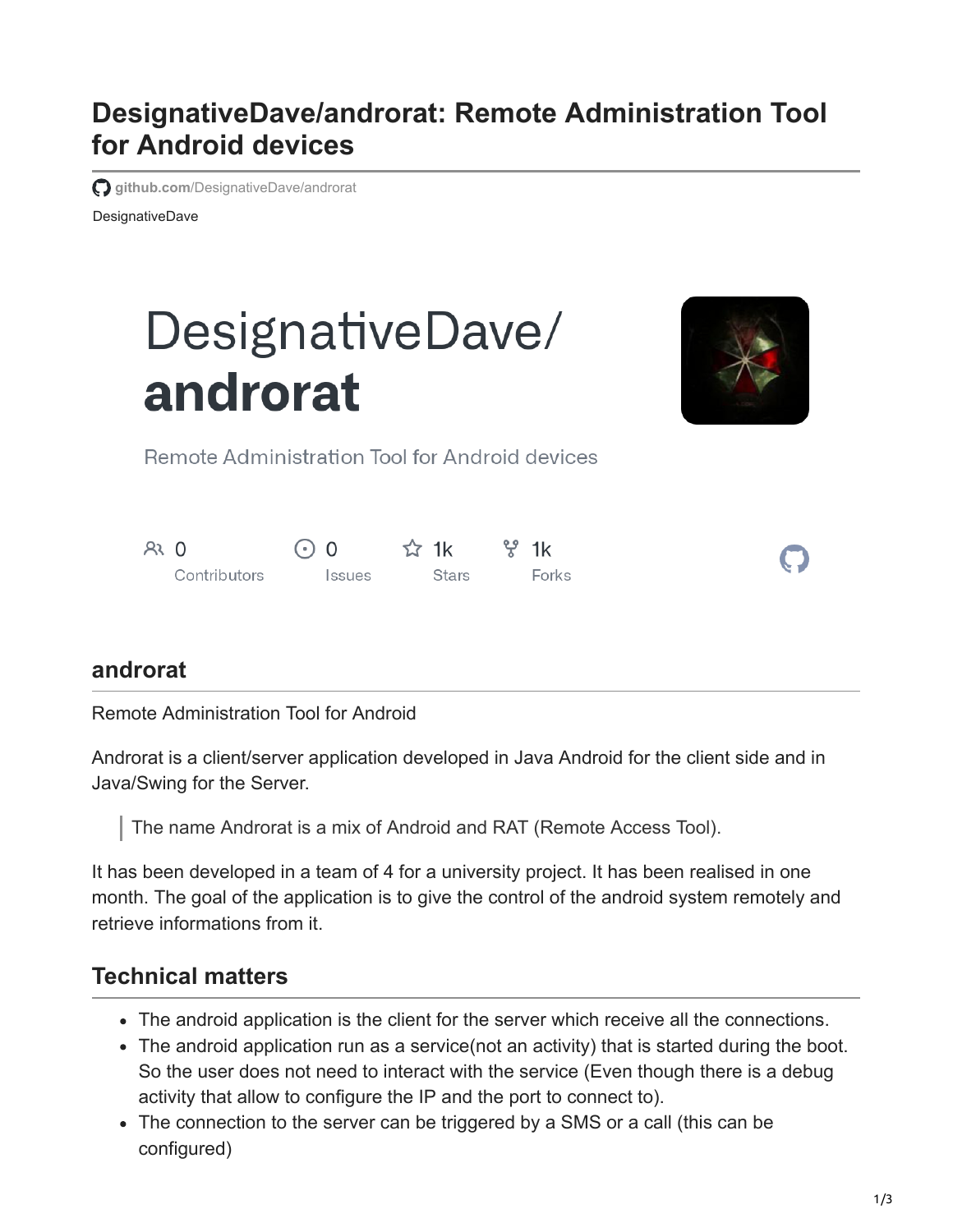#### **All the available functionalities are**

- Get contacts (and all theirs informations)
- Get call logs
- Get all messages
- Location by GPS/Network
- Monitoring received messages in live
- Monitoring phone state in live (call received, call sent, call missed..)
- Take a picture from the camera
- Stream sound from microphone (or other sources..)
- Streaming video (for activity based client only)
- Do a toast
- Send a text message
- Give call
- Open an URL in the default browser
- Do vibrate the phone

#### **Folders**

The project contains the following folders:

- doc: Will soonly contain all the documentation about the project
- Experiment: Contain an *experimental* version of the client articulated around an activity wish allow by the way to stream video
- src/Androrat: Contain the source code of the client that should be put on the android plateform
- src/AndroratServer: Contain the sources of the Java/Swing server that can be run on any plateform
- src/api: Contain all the different api used in the project (JMapViewer for the map, forms for swing, and vlcj for video streaming)
- src/InOut: Contain the code of the content common for the client and the server which is basically the protocol implementation

## **Screenshots**

## **Main GUI**

This is the main GUI where all the clients connected appears. The list is dynamically updated when a new client connects or is disconnected. Moreover a log of all connections and global informations are showed in the log panel at the bottom of the window. A simple double-click on a client open his window to interact with him.